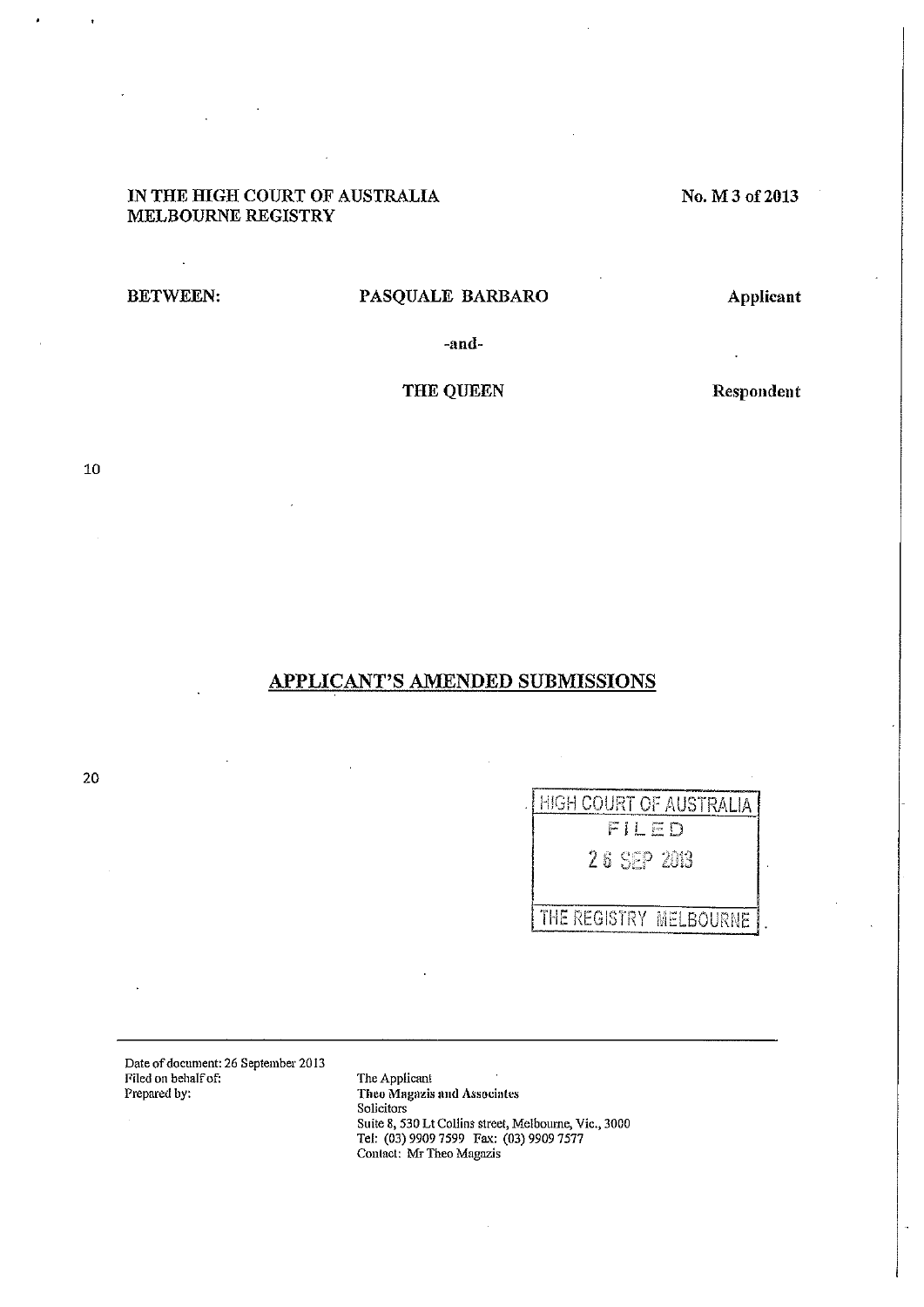#### PART **I-**CERTIFICATION

1.1 These submissions are in a form suitable for publication on the internet.

#### PART **ll-**ISSUES

- 2.1 Does a judge's refusal to hear a prosecution submission as to sentencing range amount to a breach of procedural fairness or a failure on the judge's part to hear and consider 'a relevant consideration'?
- 2.2 Does a judge's refusal to hear a prosecution submission as to sentencing range- in circumstances where the making of the submission formed part of an agreement between the Crown and the offender that predicated the offender's pleas of guilty amount to a breach of procedural fairness or a failure on the judge's part to hear and consider 'a relevant consideration'?

## PART **HI-** SECTION 78B OF *THE JUDICIARY ACT* 1903 (CTH)

3.1 The Applicant certifies that he has considered whether notice should be given under s. 78B of the *Judiciary Act* 1903 (Cth) and determined that notice is not necessary.

20

10

### PART IV - CITATION OF REASONS FOR JUDGMENT

- 4.1 The reasons for judgment of the Court of Appeal, Supreme Court of Victoria, given on 20 November 2012, are available on the internet as *Barbaro v R; Zirilli v R* [2012] VSCA288.
- 4.2 The reasons for sentence at first instance, given by King, J in the trial division of the Supreme Court of Victoria on 23 February 2012, are available on the internet as *DPP (Cth) v Barbaro & Zirilli* [2012] VSC 47.

 $2<sup>1</sup>$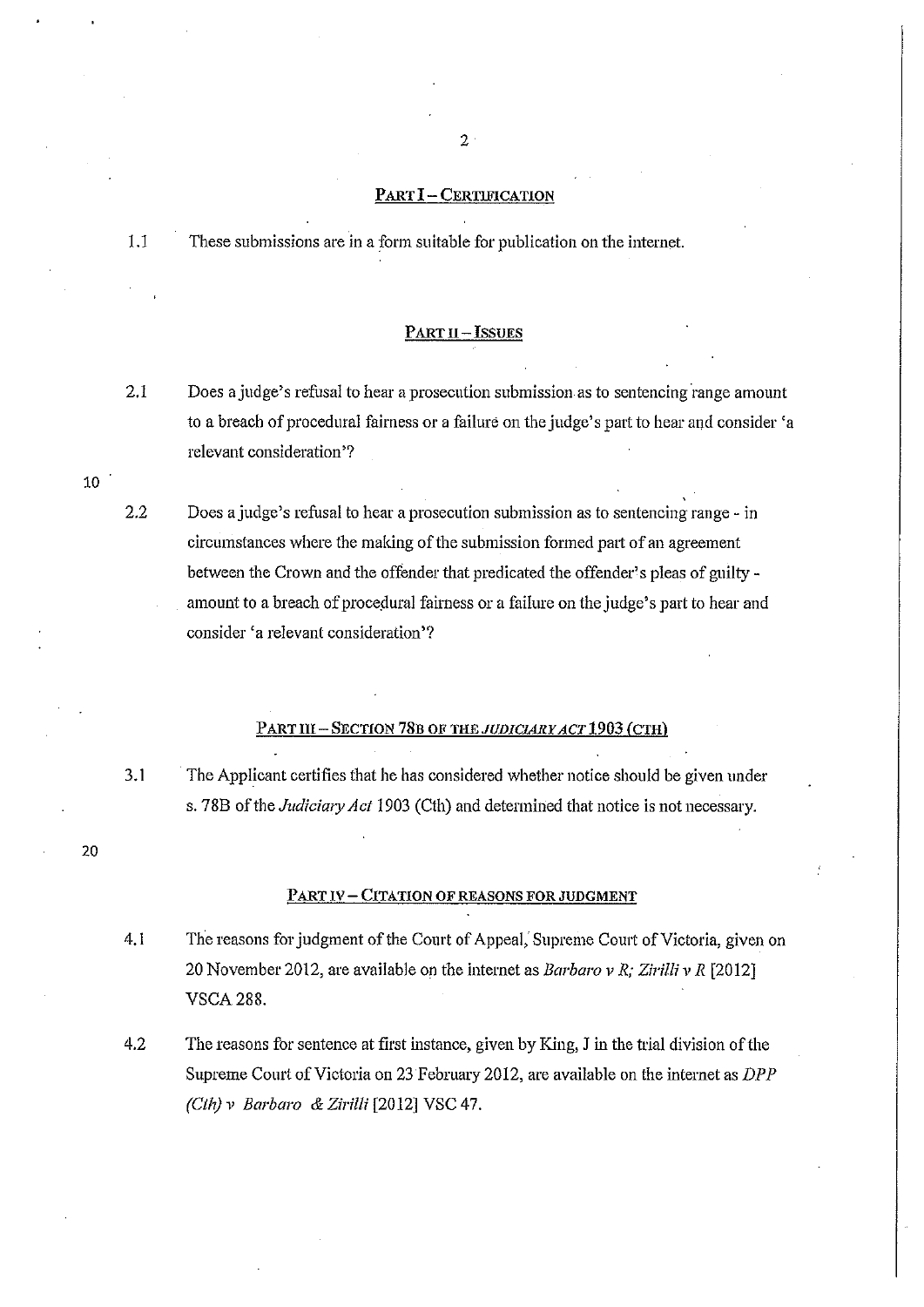## PARTY -FACTS

- 5.1 The Applicant refers to, and adopts (with one qualification), the statement of relevant facts set out by the Court of Appeal at paras  $[1]$ - $[8]$  and  $[11]$  in its judgment.
- 5.2 Exhibit  $5<sup>1</sup>$  on the Applicant's plea contained correspondence between the Crown and the Applicant's legal representatives. ln that correspondence, the Crown agreed to make a submission as to sentencing range to the judge.
- 5.3 The Court of Appeal has in its judgment misstated the range that formed part of the agreement between the Crown and the Applicant. The Court stated that the range that would have attached to the proposed head sentence was 33 to 37 years. $^2$  In fact, it was 32 to 37 years.<sup>3</sup> Had the range been advanced, as agreed, the judge would have been informed that the Crown considered a head sentence of 32 to 37 years, and a non-parole period of 24 to 28 years, an "appropriate sentencing range".<sup>4</sup>
- 5.4 The sentencing judge made it plain at the outset of the plea hearing, and throughout, that she would not receive a submission as to range. She stated repeatedly that she would not allow the submission to be made by the Crown; nor would she receive from Applicant's counsel the Crown's submission as to range.<sup>5</sup>
- 5.5 Further, the sentencing judge expressly stated that, if she were to be informed of the Crown's submission on range, she would disregard it.<sup>6</sup>

5 *Plea transcript* at pp. 5-7; p. 64, lines 11 - 27; and pp. 114-115; see also pp. 154-158.

6 *Ibid* at p. 6, line 25.

 $\mathbf{I}$ See *Plea transcript* at p. 51, line 11; correspondence from Ms. Jan McAlpine on behalf of the **Commonwealth Director of Public Prosecutions to Nyman Gibson Stewart Solicitors for the Applicant,**  dated 10 October 2011, at p. 2 para [5].

<sup>2</sup>  *Barbaro v R; Zirilli v R* [2012] VSCA 288 at [11].

 $\overline{3}$ Exhibit 5 on the Applicant's plea: correspondence from Ms. Jan McAlpine on behalf of the Commonwealth Director of Public Prosecutions to Nyman Gibson Stewart Solicitors for the Applicant, dated 10 October 2011, at p. 2 para [5]. [Emphasis added.]

<sup>4</sup>  *Ibid* at p. 3.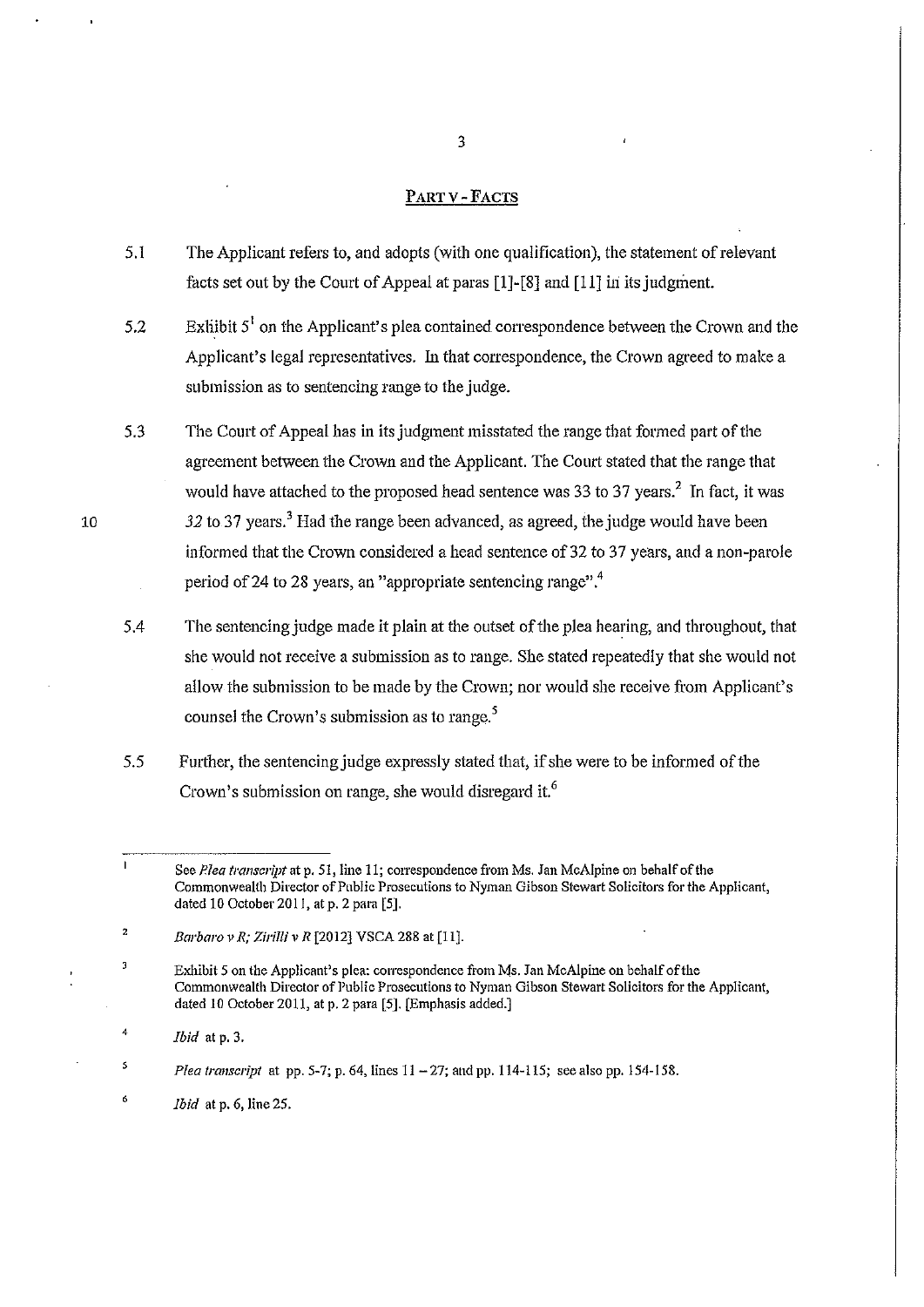5.6 While senior counsel for Zirilli did inform the sentencing judge of the range the Crown had agreed to submit in respect of his client,<sup>7</sup> senior counsel for the Applicant did not. At one point during the plea hearing senior counsel for the Applicant stated, "I understand your Honour's reluctance to talk about the Crown range".<sup>8</sup> Nevertheless, he subsequently did attempt to put before and refer the sentencing judge to "what was agreed between the parties as to the sentencing range".<sup>9</sup> But before he could so, the judge asked him (rhetorically), "do you understand what I've said about sentencing range?" Senior counsel for the Applicant then desisted from any further attempts.<sup>10</sup>

### **PART** VI- ARGUMENT

#### SENTENCING RANGES IN VICTORIA

- 6.1 A submission as to range is a submission that extends beyond the application of principle.<sup>11</sup> It is a submission that descends to the numerical parameters within which the Crown (or another party) contends the sentencing discretion may be lawfully exercised.
- 6.2 Putting it differently, it is a submission that a sentence below the bottom end of the range would be manifestly inadequate in all the circumstances of the case, and a sentence greater than the top end of the range would be manifestly excessive. Where the submission refers to a period of imprisonment, it may be made in respect of both a prospective head sentence and a prospective non-parole period.

- 9 *Ibid* at p. 115, lines 5-6.
- 10 *Ibid* at p. 115, lines 8-11.
- II See, eg, *Hili v R* (2010) 242 CLR 520 at [48]-[50] and [53]-[55] per French, CJ, Gummow, Hayne, **Crennan, Kiefel and Bell, JJ.**

<sup>7</sup>  *Ibid* at pp. 157-158.

<sup>&#</sup>x27; *Ibid* at p. 64 line 15.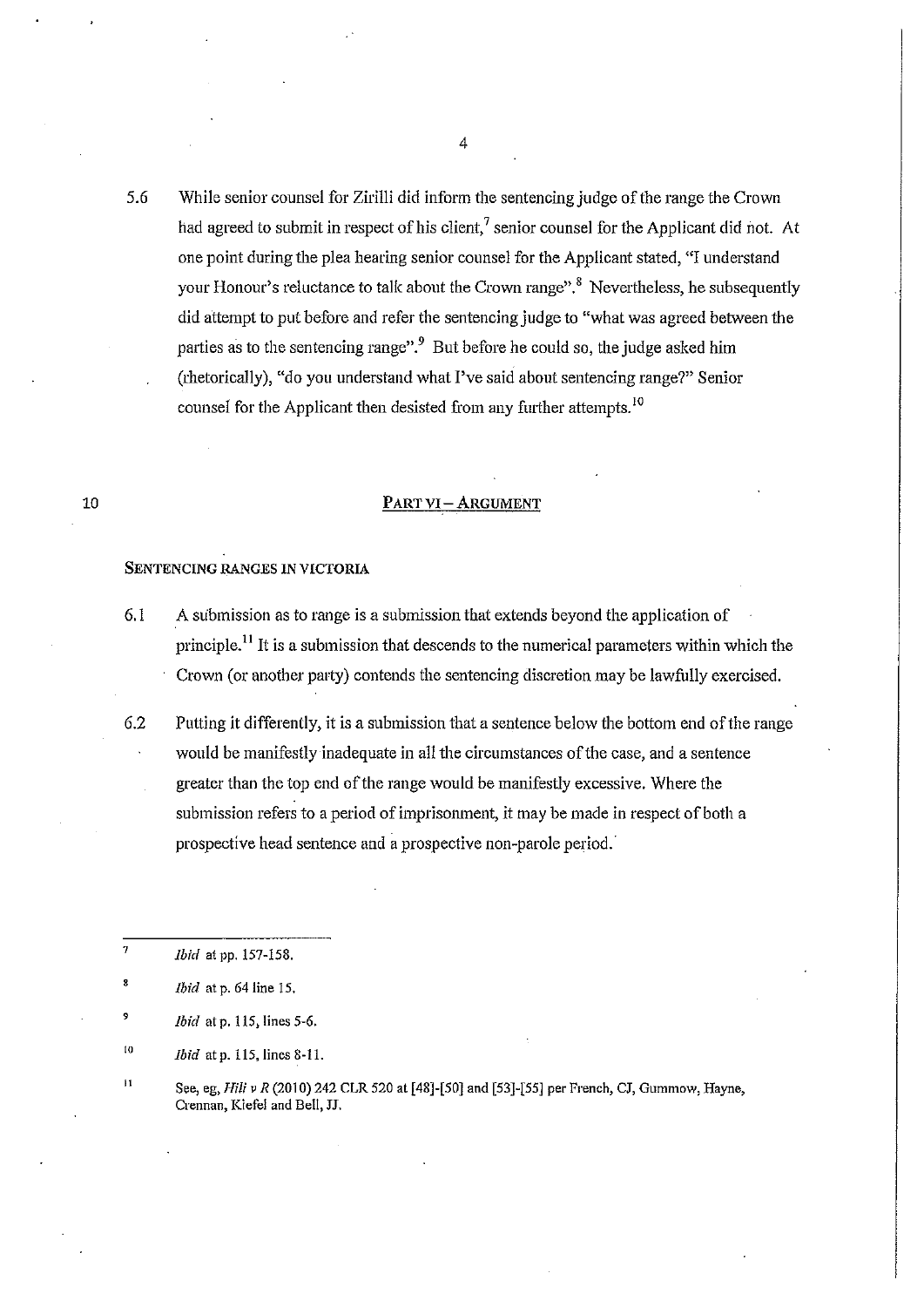6.3 It is a submission of mixed law and fact.<sup>12</sup> It contends that, in the particular factual circumstances, the judge would fall into error in the exercise of the sentencing discretion if a sentence outside the range were imposed. It is also a submission that the sentencing judge would not make an error (at least not an error characterised by a sentence which is manifestly excessive or inadequate) if a sentence within the range were imposed. That is, a sentence which falls within the range submitted to the Court is a sentence open to the judge to impose as a matter of law.

6.4 There has developed a considerable body of authority regarding the circumstances in which the Crown should make a submission on range. In *MacNeil-Brown* the Court of Appeal in Victoria held that the submission should be made if requested by the sentencing court or if the prosecutor perceives a significant risk that the court will fall into error unless the submission is made.<sup>13</sup> The obligation is said to arise from the special duty on the prosecution to assist the court by furnishing appropriate and relevant material touching upon the imposition of a sentence.<sup>14</sup> That said, the issue raised by this application is not whether a prosecutor *should* make a submission as to sentencing range but whether a prosecutor *may* make the submission.

#### THE PLEA HEARING PROCEDURE

. 20

6.5

10

Sentencing proceedings are fundamentally adversarial and accusatorial.<sup>15</sup> Thus, and generally, it is not the role of the sentencing court to seek out evidentiary material thought to be relevant to its function;<sup>16</sup> nor does the court ordinarily determine the scope

14 *Ibid* at [2]; *Azzopardi v R* (2011) 219 A Crim R 369 at [70]-[71].

- " *Pantorno vR* (1989) 166CLR466 at·473; *Chow vDPP* (1992) 28 NSWLR 593 at pp. 605-06 per Kirby, P. .
- 16 *Re Media Entertainment* & *Arts Alliance Ex Parle Hoyts Corporation Ply Ltd* (1994) 119 ALR 206 at p. 210.

<sup>12</sup>  Cf *R v MacNeil-Brown* (2008) 20 VR 677 *("MacNeil-Brown")* at [ll]-[12], [42] per Maxwell, P, Vincent and Redlich, JJA; at [127]-[130] per Buchanan, JA (dissenting); and [140]-[147] per Kellam, JA (also dissenting). The majority held that it is a 'submission of law'.

<sup>13</sup>  *Ibid* at [3].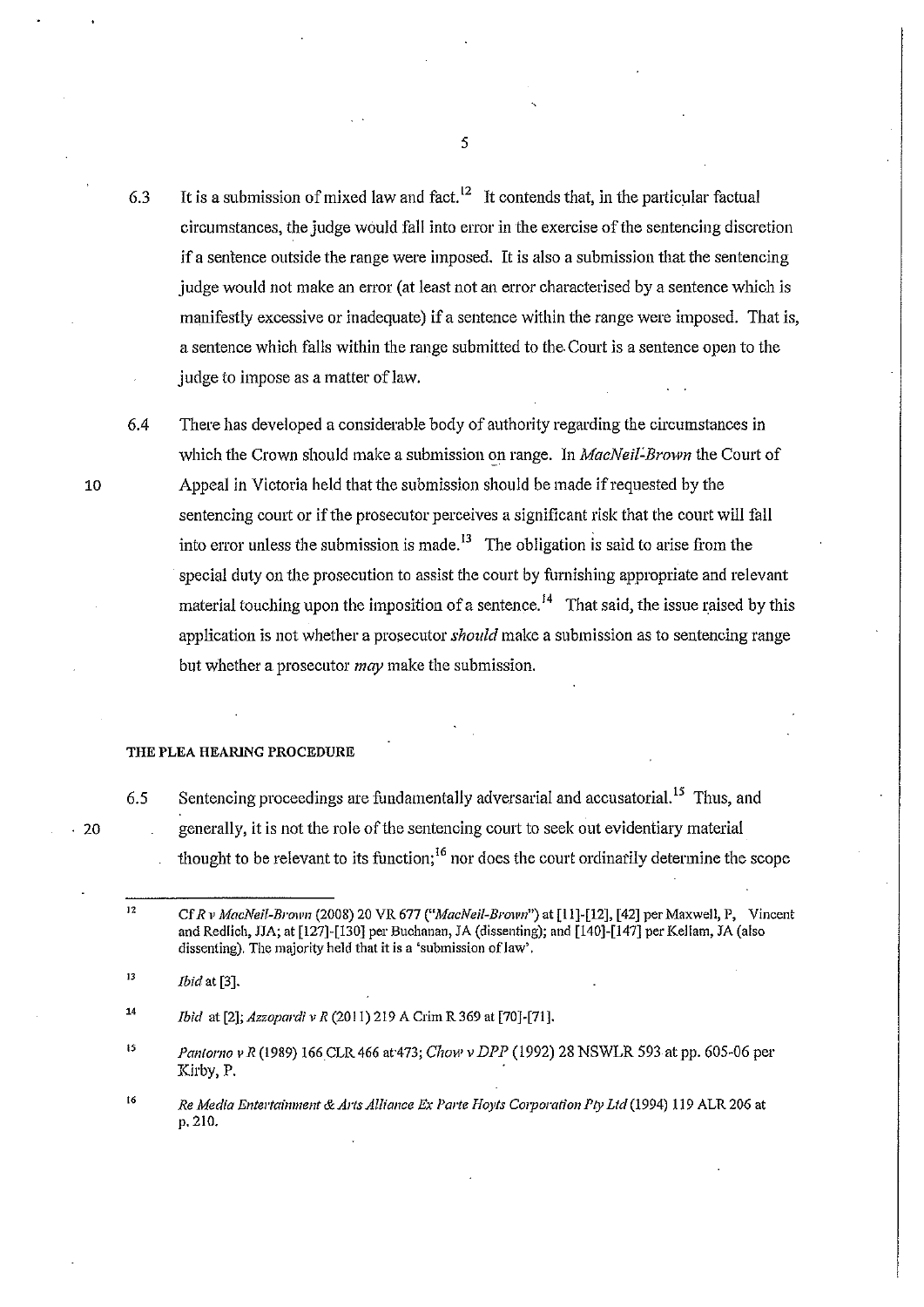of the evidence put before it. A court must be circumspect about intruding upon the role of counsel. The fact that informal procedures have been developed and for the most part adopted whereby the patties agree upon the facts against which a court will sentence, particularly where there has been a plea of guilty, does not alter the adversarial complexion of sentencing proceedings. <sup>17</sup>

6.6 In that adversarial context, a sentencing court must accord procedural fairness to the parties (and, in particular, to an offender). Indeed, a "denial of procedural fairness" may "vitiate" an offender's sentence. <sup>18</sup>

#### 10 PROCEDURAL FAIRNESS AND RELEVANT CONSIDERATIONS

- 6.7 One aspect of procedural fairness is the obligation on the court to allow the parties an opportunity to address issues, both legal and factual, that arise in the proceedings. Put another way, a person whose interests are likely to be affected by an exercise of power must be given the opportunity to deal with matters relevant to his or her interests which the repository of power proposes to take into account or, without justification, to disregard in deciding upon its exercise.<sup>19</sup>
- 6.8 Relatedly, a party who is subject to the possibility of an adverse determination on the basis of information -- whether placed before a court or withheld from it or disregarded -must be afforded the opportunity to be heard. The obligation to afford a party *reasonable opportunity to present or meet a case <sup>20</sup> -* or to place before the court material relevant to its exercise of power- is fundamental both to the reality and the appearance of justice. Thus, in *Ex parte Kelly; Re Teece*<sup>21</sup> the NSW Court of Appeal held that a magistrate had

- 20 *Minister of Immigration and Multicultural Affairs* v *Bhardwaj* (2002) 209 CLR 597 at [40].
- 21 [1966] 2 NSWR 674 at p. 678.

6

<sup>17</sup>  See *Weiningerv R* (2003) 212 CLR 629 at[7]; *GAS v R* (2004) 217 CLR 198 at [30]; *R* v *Storey* [1998]1 VR 359 at p. 371.

<sup>18</sup>  *Pantorno* v *R* (1989) 166 CLR 466 at p. 483; *Ristevski* v *R* (2011) 31 VR 1193 at [9]-[10].

<sup>19</sup>  *Kioa* & *Ors* v *West* & *A nor* (1985) 159 CLR 550 at p. 628 per Brennan, J.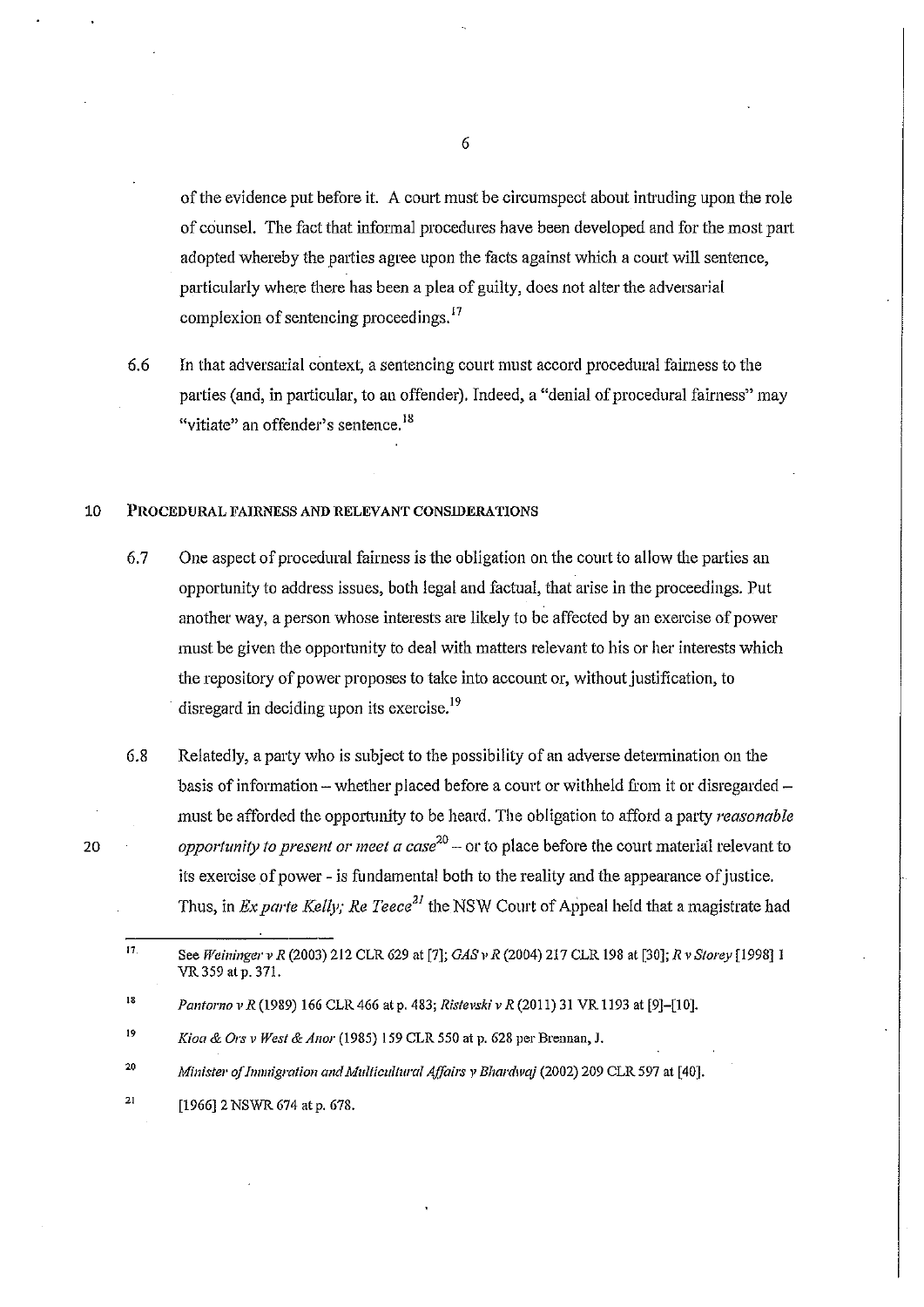fallen into error by "failing to give counsel for the defendant an opportunity to be heard upon sentence" so that "thereby there was at that stage a denial of natural justice."

6.9 Further, when an offender's plea of guilty is predicated- as it was in the Applicant's case -upon an agreement with the Crown that the latter would advance a patticular range, it is *a fortiori* necessary that the Comt at least receive and consider it. That is because the process by which an offender's guilty plea, in those circumstances, was ultimately secured, renders the Crown's range almost inevitably relevant to the sentencing process. Thus, citing McHugh, J in *Markarian* v R:*<sup>22</sup>*

> "Nor is the instinctive synthesis approach inconsistent with awarding a discount for some factor, provided that discount relates to a purpose distinct from a sentencing purpose. The distinction between permissible and impermissible quantification of "discounts" on a sentence will usually be found in whether the quantification relates to a sentencing purpose rather than some other purpose. So, the quantification of the discount commonly applied for an early plea of guilty or assistance to authorities is offered as an incentive for specific outcomes in the administration of criminal justice and is not related to sentencing **purposes."**

Such 'specific outcomes in the administration of criminal justice' include saving the community the expense of a trial. Applied *mutatis mutandis* to the Applicant's case, it was an incentive that bore upon his pleas of guilty that a sentencing range which the Crown had agreed to submit to the court at his plea hearing would be received and considered by the court.

6.10 Indeed, that sentiment has been expressed in terms that are on all fours with the Applicant's case. In *Ahmad v R*<sup>23</sup> McClellan, CJ at CL (with whom Hislop and Johnson, JJ agreed) considered the nature and significance of a submission as to range made by the Crown pursuant to an undertaking given as part of an agreement between the Crown and an offender and held:

 $22$ (2006) 228 CLR 357 at [70].

23 [2006] NSWCCA 177 at [23].

10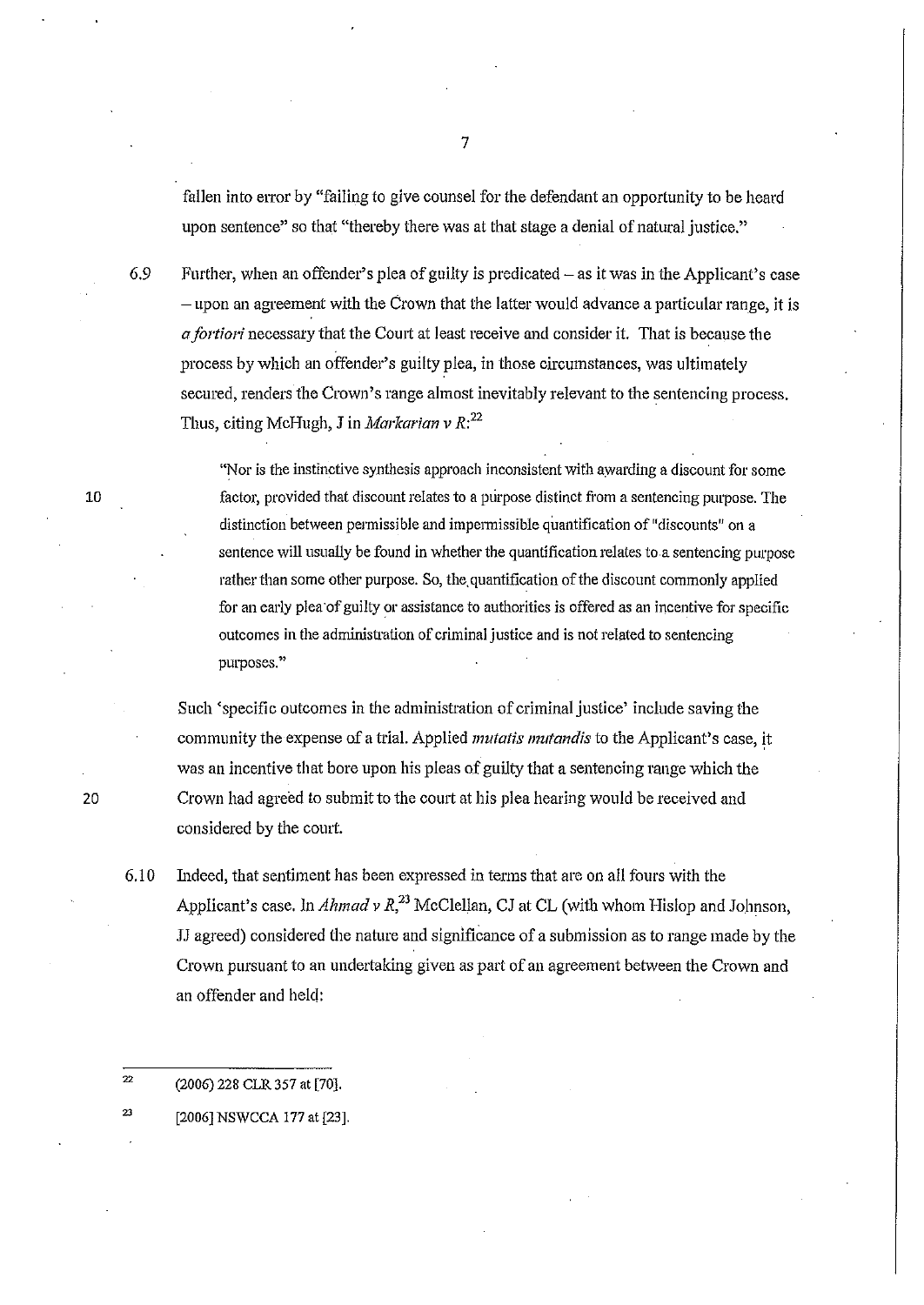"With respect to any aspect of the agreement which relates to the appropriateness of any particular sentence, or a component of it, the Crown's agreement is confined to an undertaking to make a submission to the sentencing judge consistent with the terms of that agreement; The agreement can neither bind the judge nor be given any greater weight than is appropriate to a submission of counsel with knowledge of the facts relevant to the offence and the offender. It *must of course be carefidly considered* but carries no greater weight than any other submission which the Crown may make in the sentencing process." [Emphasis added.]

 $\overline{1}$ 

6.1 I In the present case, the Applicant was shut out from drawing to the attention of the 10 sentencing judge- as pru·t ofhis plea- the submission on range which the Crown had undertaken to make. He was denied the oppottunity to deal with a matter relevant to his interests which the court, without proper justification, was intent on disregarding in exercising the sentencing discretion. He was denied procedural fairness. Further and alternatively, he was denied the opportunity to put, or to have put, before the court material relevant to his interests and the court's exercise of power. In the result, the sentencing discretion miscarried.

#### **THE** COURT **OF** APPEAL'S ANALYSIS

6.12 The Court of Appeal held<sup>24</sup> that "[n]o question of procedural fairness arises if a judge 20 declines to hear a submission of law which he or she adjudges to be unnecessary or unhelpful".· The proposition misapprehends the very nature of the hearing rule; *viz,.* to avail a party the opportunity to be heard.<sup>25</sup> Further, to hold that a judge is at liberty to pre-judge what he or she determines to be relevant, and to foreclose a party the opportunity to be heard accordingly, is the very vice (or at least one of the vices) against which the hearing rule is said to guard.

<sup>24</sup>  *Barbaro v R; Ziri/li v R* [2012] VSCA 288 at [20].

<sup>25</sup>  *Minister of Immigration and Multicultural Affairs v Bhardwaj (2002) 209 CLR 597 at [40] per Brennan, J; Kioa* & *Ors v. West* & *Anor* (1985) !59 CLR 550 at pp. 582-86 per Mason, J and 628-29 per Brennan, J; *VEAL v Minister of Immigration* (2005) CLR 88 at [15].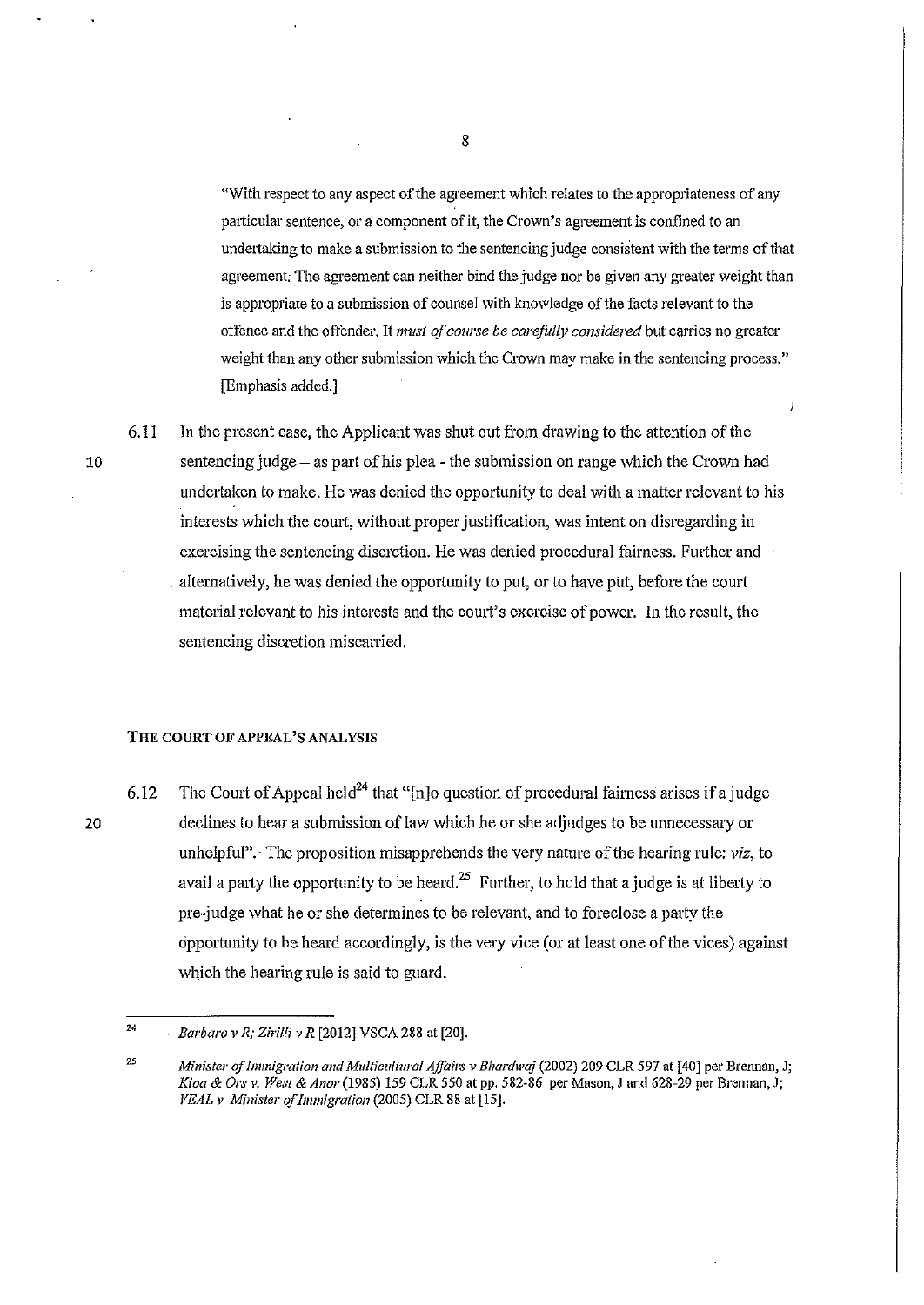6.13 The Court also held<sup>26</sup> that the "rule focuses attention on adverse matters" and thus "a matter which [a] decision-maker expressly declines to consider — in this case, a submission on sentencing range — does not attract the rule". That analysis too discloses error. It restricts unduly the nature of the hearing rule and begs the question. It also betrays on the part of the Court its reliance upon a distinction that is more apparent than real: counsel shut out by a judge from making a submission thought by a party to be *favourable* (or from relying upon a concession made by opposing counsel) is forced by the Comt to *adopt* a course potentially *adverse* to that party's interests.

6.14 Further, to state as the Court did<sup>27</sup> that "there was, of course, nothing to prevent counsel 10 for the Applicants making their own submissions to the judge on sentencing range" is simply to ignore what occurred in the Court below.<sup>28</sup> The judge refused to hear – and expressed a determined view that she would disregard – any attempt by the prosecutor or defence counsel to advance a submission as to range. It was an unambiguous refusal to permit counsel to be heard. And it is apparent from the exchanges between senior counsel for the Applicant and the judge on the plea<sup>29</sup> that he understood the sentencing judge to have ruled that he not put an "indication of sentencing range". Counsel did no more or less than comply with the ruling.

6.15 Further still, and in response to the submission made in the Court of Appeal that it was a significant consideration that the proposed Crown submission on range was 'part of a 20 plea agreement' between the Applicant and the Crown, the Court observed<sup>30</sup> that the sentencing judge "correctly pointed out.. that such an agreement 'does not bind the Court in any way, shape or form'." But so to say misses the point. The question was not whether it would "bind" the sentencing court; rather it was whether that aspect of the plea agreement was a matter that should be taken into account or considered. The Comt of

<sup>29</sup>*Ibid* at p. 64.

<sup>26</sup>*Barbaro v R; Zirilli v R* [20 12] VSCA 288 at [21].

<sup>27</sup>*Ibid* at[23].

<sup>28</sup>*Plea Transcript* at pp. *G-7,* 115-17, 125, 154-56.

<sup>30</sup>*Barbaro v R; Zirilli v R* [2012] VSCA 288 at [26].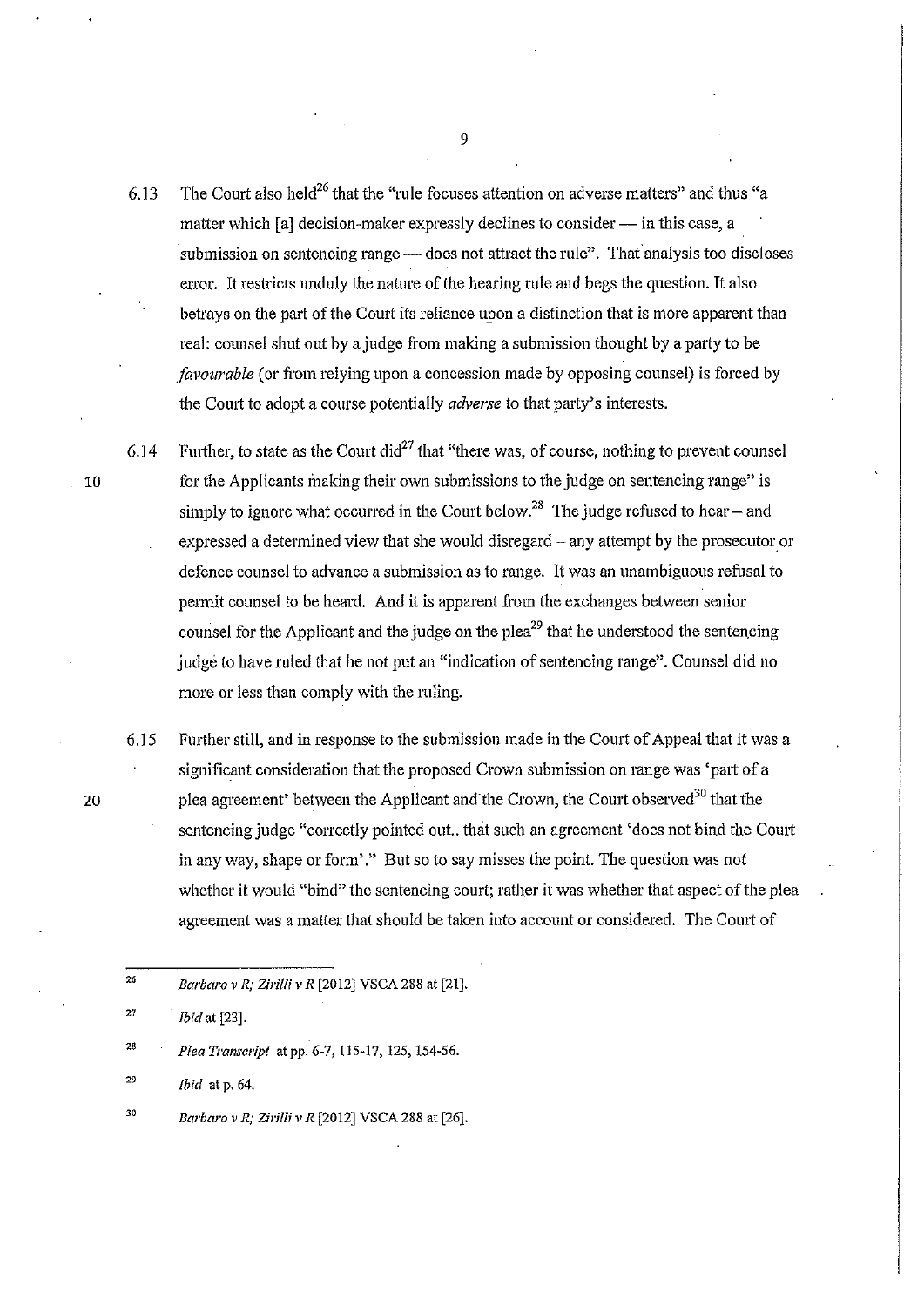Appeal conflated whether a submission is binding on the sentencing court with whether it should be taken into account by the sentencing court.

6.16 Finally, the Court of Appeal<sup>31</sup> endorsed the view of the sentencing judge that her Honour was entitled to refuse to hear any submission from the Crown as to range "unless you is think I'm about to fall into appealable error." That analysis too is flawed. A sentencing judge may not give any indication that she is about to fall into appealable error for the simple reason that she does not give any indication of the sentence that she may be contemplating. That is what occurred in the present case, at least in relation to the nonparole period. The sentencing judge gave no indication of the non-parole period that she was contemplating so that all parties were unable to make submissions to her on whether the non-parole period might amount to appealable error.

6.17 . In deciding that the sentencing judge had, in the circumstances, not deprived the Applicant procedural faimess on a material question of law or fact, and not denied him the opportunity to advance and have considered a 'relevant consideration', the Court of Appeal erred.<sup>32</sup>

#### AN ALTERNATIVE ANALYSIS

- 6.18 The Applicant recognises that there may arise before this Court a real question about the propriety and, perhaps even the utility, of submissions as to range.<sup>33</sup>
- 20 6.19 Further, there may arise a question about whether they are, as was held by the majority of the Court in *MacNeil-Brown*<sup>34</sup>, submissions of law.

<sup>31</sup>  *Barbaro v R; Zirilli v R* [2012] VSCA 288 at [28].

<sup>32.</sup>  *Minister for Aboriginal Affairs v Peko-Wal/send Ltd.* (1986) 162 CLR 24 at pp. 39-42.

<sup>33</sup>  *SeeR v Tail and Bartley* (1979) 24 ALR 473 at477; *R v Marshall* [1981] VR 725 at p. 735; *Casey and Wells* (1986) 20 A Crim R 191 at p. 196.

<sup>34</sup> *MacNeil-Brown* at [11]-[12], [42] per Maxwell, P and Vincent and Redlich, JJA; contra at [125]-[126] and [130] per Buchanan, JA (dissenting); and [139]-[145] and [147] per Kellam, JA (dissenting).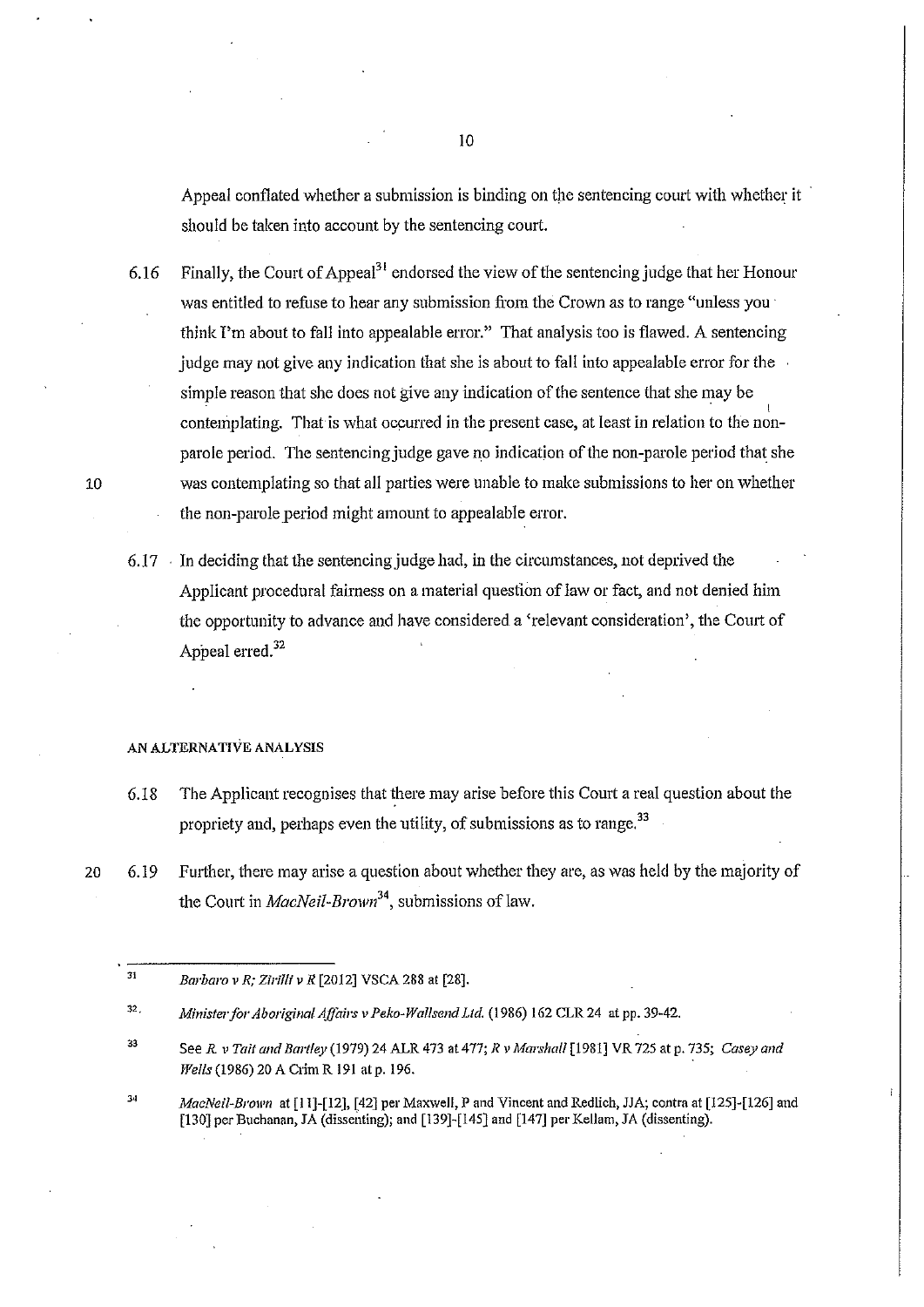- 6.20 Nevettheless, at present, *MacNeil-Brown* represents the law in Victoria. More importantly, it represented the state of the law at the time the Applicant entered his pleas of guilty and at the time of his plea hearing and sentence.
- 6.21 Given then the state of the law at the time of Applicant's plea hearing and sentencing policy and fairness dictated that: (i) the prosecutor ought to have been permitted to submit a range; and (ii) further and altematively, defence counsel ought to have been permitted to advance and refer to it.
- 6.22 Instead, the course adopted by the sentencing judge denied the Applicant procedural fairness or, alternatively, the opportunity to advance and have considered a relevant consideration. That course caused the sentencing discretion to miscarry.

#### MATERIAL OR IMMATERIAL ERROR

- 6.23 The only question that remains is whether the Crown can establish that the error made by the sentencing judge was immaterial in the sense that it could not have affected the Applicant's sentence.
- 6.24 The Court of Appeal determined that neither the total effective sentence imposed for the Applicant's offending, nor the non-parole fixed, was manifestly excessive. It may be accepted that it held also, implicitly, that the upper limits of the sentencing range which the Crown would have advanced if permitted to do so, on both the Applicant's head sentence and non-parole, were not manifestly excessive. *Ex hypothesi,* while the Crown would have submitted that a head sentence greater than 37 years and a non-parole period greater than 28 years would have been manifestly excessive, the Coutt of Appeal held that the sentences actually imposed (a head sentence of life imprisonment and a nonparole period of30 years) were not manifestly excessive.
- 6.25 But the issue before this Coutt is not whether the Court of Appeal erred in holding that the sentences imposed were within the range of sentences properly open to the sentencing judge. Rather, the question is whether the sentencing judge would *inevitably have*

ll

20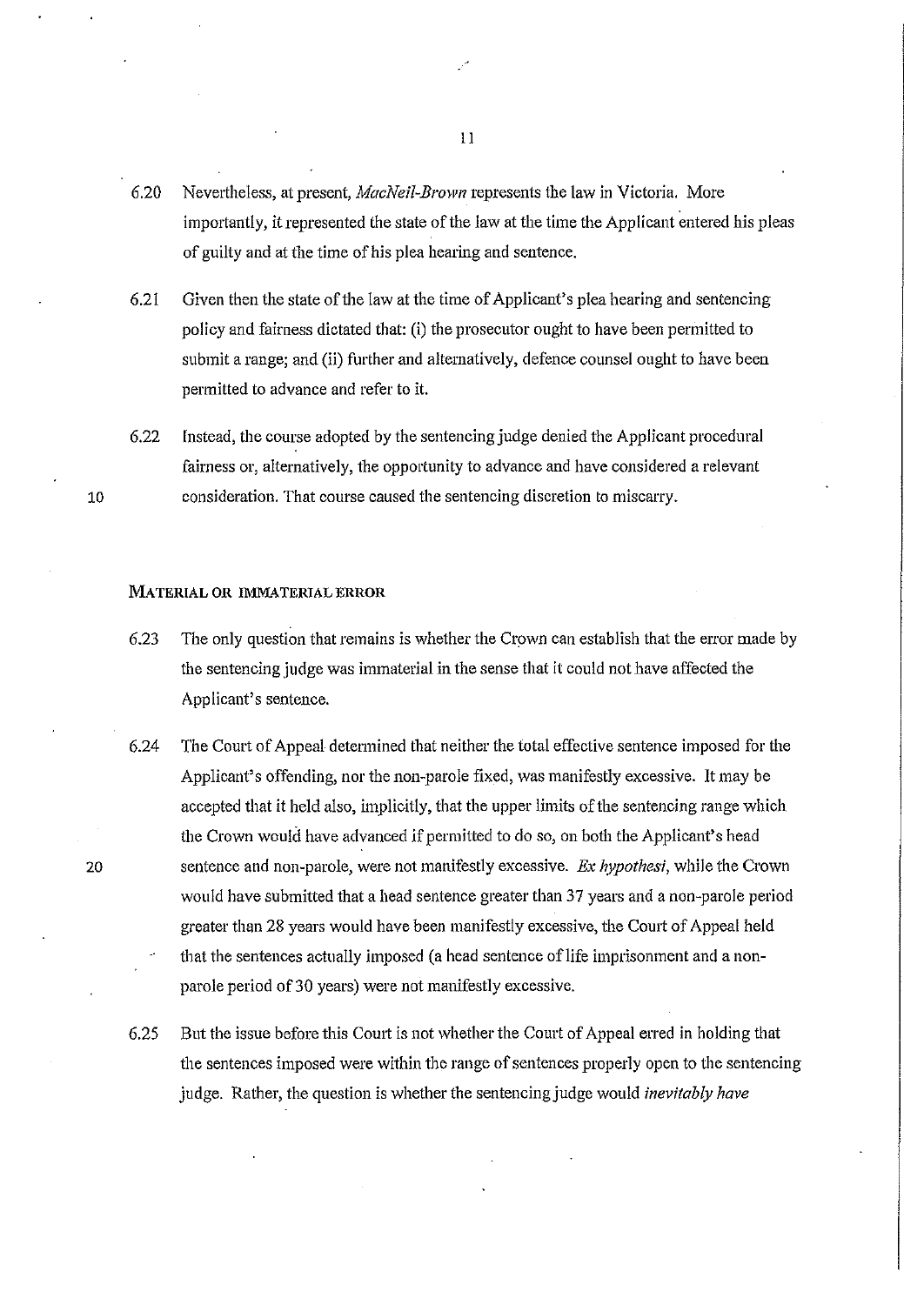*imposed the sentences that she imposed* if the Crown had been permitted to make the submission as to range which it had undertaken to make, or if defence counsel had been . permitted to advance and rely upon the Crown range.35 Put another way, *this* Court must ask itself whether it *might have made a difference* to the discretion exercised by the sentencing judge if she had accorded the Applicant procedural fairness, or accepted and weighed a relevant consideration in the form of the Crown range.

6.26 The sentencing judge concluded that, notwithstanding the Applicant's pleas of guilty, justice required that he serve a minimum term of 30 years. It cannot be assumed that the judge would have maintained that view if the Crown had been permitted to advance its 10 range and support its legitimacy.

6.27 As regards, in particular, the non-parole period, the prosecutor ought to have been ready to make – and presumably was ready and in a position to make  $36$  - submissions as to why it would have been unreasonable to impose a non-parole period greater than 28 years.

6.28 That the Court of Appeal held that the sentences imposed were not manifestly excessive entails no more than that they were within the range of sentences reasonably open to the . sentencing judge in the sound exercise of her discretionary judgment. In particular, it does not entail that, had the Crown been permitted to submit as appropriate the lower end of the ranges it had undertaken to advance, they would have on appeal been found to be inadequate or betoken error.

20 6.29 The Crown at first instance would have submitted, if permitted to so, that it was open to the sentencing judge, in all the circumstances of the case, to impose a total effective sentence of 32 years and fix a non-parole period of 24 years. In accordance with its duty to do so, the Crown would have justified its submission. In *Bala v*  $R^{37}$  Maxwell, P

35

- 36 See, eg, *Billa v R* [2010] VSCA 78 at [6]-[8] per Maxwell, P and at [19] per Ashley, JA; *Mae-Neil-Brawn*  at [12].
- 37 [2010] VSCA 78.

*Stead vSta/e Govemment Tnsurance Office* (1986) 161 CLR 141 at pp. 145-6.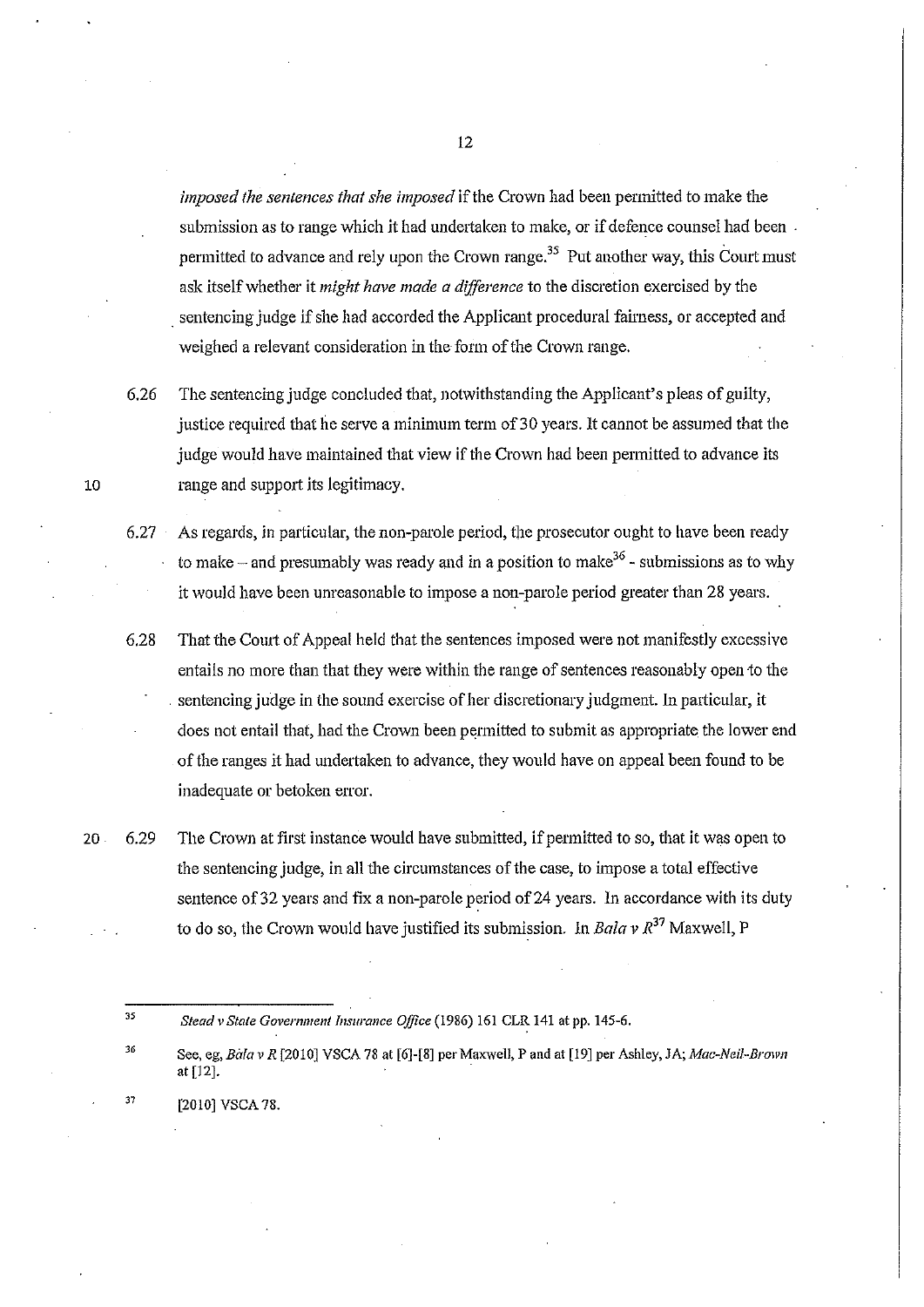reiterated<sup>38</sup> what, in *MacNeil-Brown*, the majority had identified as the essential features of a submission as to range:

The range thus nominated must be based on a clearly-articulated view of the gravity of the offence, the relevant sentencing principles and practices, and relevant aggravating or mitigating factors. All of these matters should be referred to in the course of the submission, so that the court understands how the Crown contends that the relevant matters should be brought to bear.

Similarly, Ashley, JA stated:<sup>39</sup>

"... the prosecutor's 'quote' of a head sentence range of six to eight years and a non-parole period range of four to six years was wholly insupportable by reference to any publication by which 'current sentencing practices' could be divined ... the cases involving broadly comparable circumstances which were referred to in argument underlined the anomaly of the Applicant being sentenced as he was. In those circumstances, I concluded that the sentence passed was manifestly excessive."

- 6.30 Accordingly, a Crown submission as to range is not to be limited to a mere reference to numbers. It is expected that the Crown would have in the Applicant's case supported its range by reference to the facts of the case and the relevant sentencing principles and practices, as well as to comparable cases.
- 6.31 Just as importantly, senior counsel for the Applicant would have made submissions either 20 in support of the ranges advanced by the Crown or in support of the imposition of sentences below their bottom end.
	- 6.32 In the result, this Court cannot be satisfied that there existed no real possibility that the Applicant's sentence would have been different if the sentencing judge had received and properly considered the Crown's submissions as to range.

J9 *ibid* at [19]-[20].

<sup>38</sup>*Ibid* at [7].